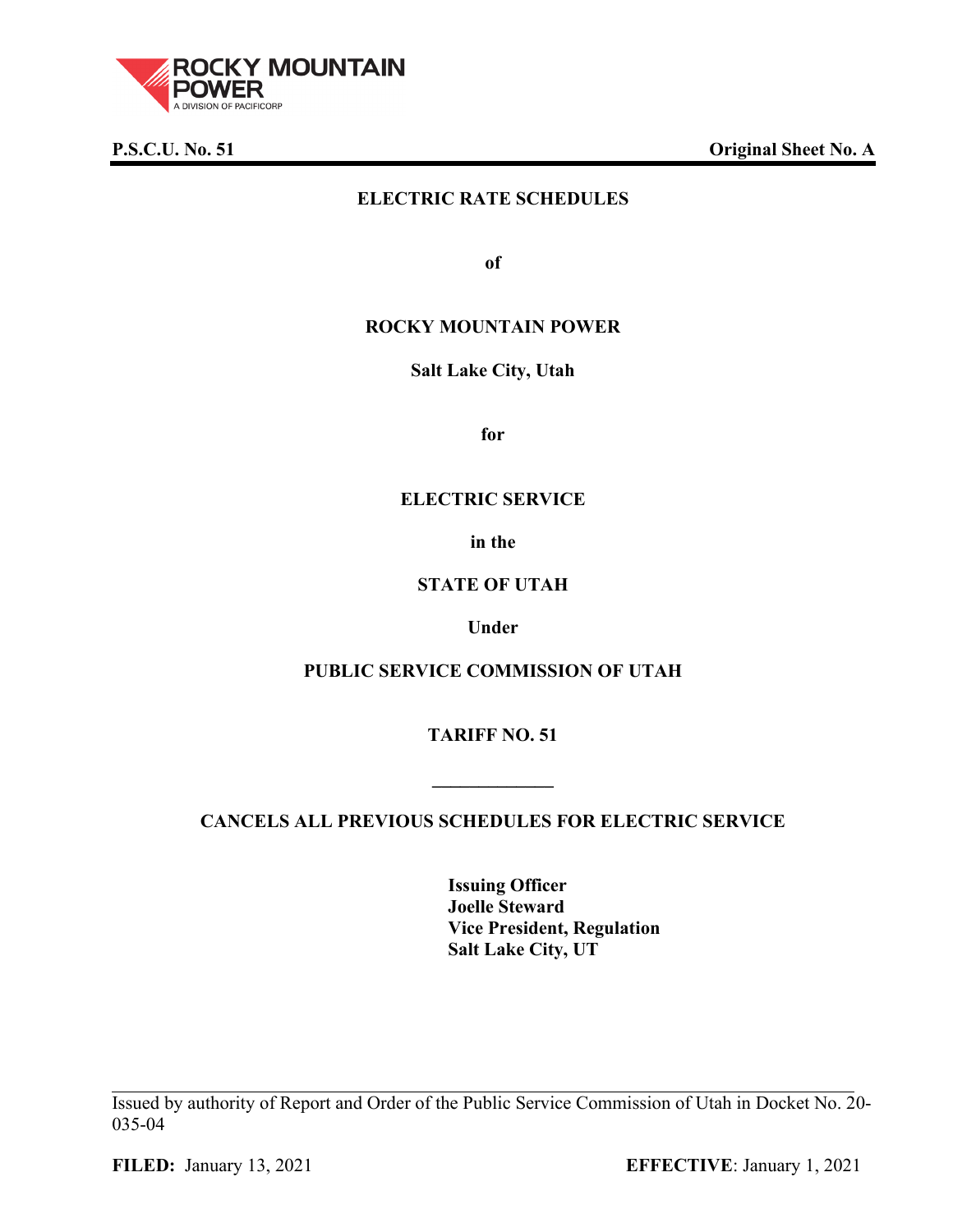

# **ELECTRIC SERVICE SCHEDULES STATE OF UTAH**

| Schedule No.   | Sheet No.                                                                     |                |
|----------------|-------------------------------------------------------------------------------|----------------|
| $\mathbf{1}$   | <b>Residential Service</b>                                                    | $1.1 - 1.2$    |
| $\overline{2}$ | Residential Service - Optional Time-of-Day Rider - Experimental               | $2.1 - 2.2$    |
| 2E             | Residential Service – Electric Vehicle Time-of Use Pilot                      | 2E.1 - 2E.3    |
|                | Option – Temporary                                                            |                |
| 3              | Low Income Lifeline Program - Residential Service                             | $3.1 - 3.4$    |
|                | <b>Optional for Qualifying Customers</b>                                      |                |
| $\overline{4}$ | Pole Attachments                                                              | $4.1 - 4.2$    |
| 6              | General Service - Distribution Voltage                                        | $6.1 - 6.2$    |
| 6A             | General Service - Energy Time-of-Day Option                                   | $6A.1 - 6A.3$  |
| 7              | Security Area Lighting                                                        | $7.1 - 7.2$    |
| 8              | Large General Service $-1,000$ kW and Over – Distribution Voltage             | $8.1 - 8.3$    |
| 9              | General Service - High Voltage                                                | $9.1 - 9.3$    |
| <b>9A</b>      | General Service - High Voltage - Energy Time-of-Day Option<br>No New Service* | 9A.1 - 9A.3    |
| 10             | Irrigation and Soil Drainage Pumping Power Service                            | $10.1 - 10.5$  |
| 11             | Street Lighting – Company-Owned System                                        | $11.1 - 11.3$  |
| 12             | Street Lighting – Customer-Owned System                                       | $12.1 - 12.7$  |
| 14             | Temporary Service Connection Facilities                                       | $14.1 - 14.2$  |
|                | No New Service*                                                               |                |
| 15             | Outdoor Nighttime Lighting Service, Traffic and Other Signal                  | $15.1 - 15.3$  |
|                | System Service - Customer-Owned System                                        |                |
| 22             | Indoor Agricultural Lighting Service $-1,000$ kW and Over                     | $22.1 - 22.3$  |
| 23             | General Service - Distribution Voltage - Small Customer                       | $23.1 - 23.3$  |
| 31             | Back-Up, Maintenance, and Supplementary Power                                 | $31.1 - 31.7$  |
| 32             | Service From Renewable Energy Facilities                                      | $32.1 - 32.11$ |
| 33             | <b>Generation Replacement Service</b>                                         | $33.1 - 33.3$  |
| 34             | Renewable Energy Purchases for Qualified Customers - 5,000 kW                 | $34.1 - 34.3$  |
|                | and Over                                                                      |                |
| 37             | Avoided Cost Purchases from Qualifying Facilities                             | $37.1 - 37.7$  |
| 38             | <b>Qualifying Facility Procedures</b>                                         | $38.1 - 38.11$ |
| 70             | Renewable Energy Rider - Optional                                             | $70.1 - 70.4$  |
| 72             | Renewable Energy Rider – Optional                                             | $72.1 - 72.4$  |
|                | <b>Bulk Purchase Option</b>                                                   |                |
| 73             | Subscriber Solar Program Rider - Optional                                     | $73.1 - 73.4$  |

(continued)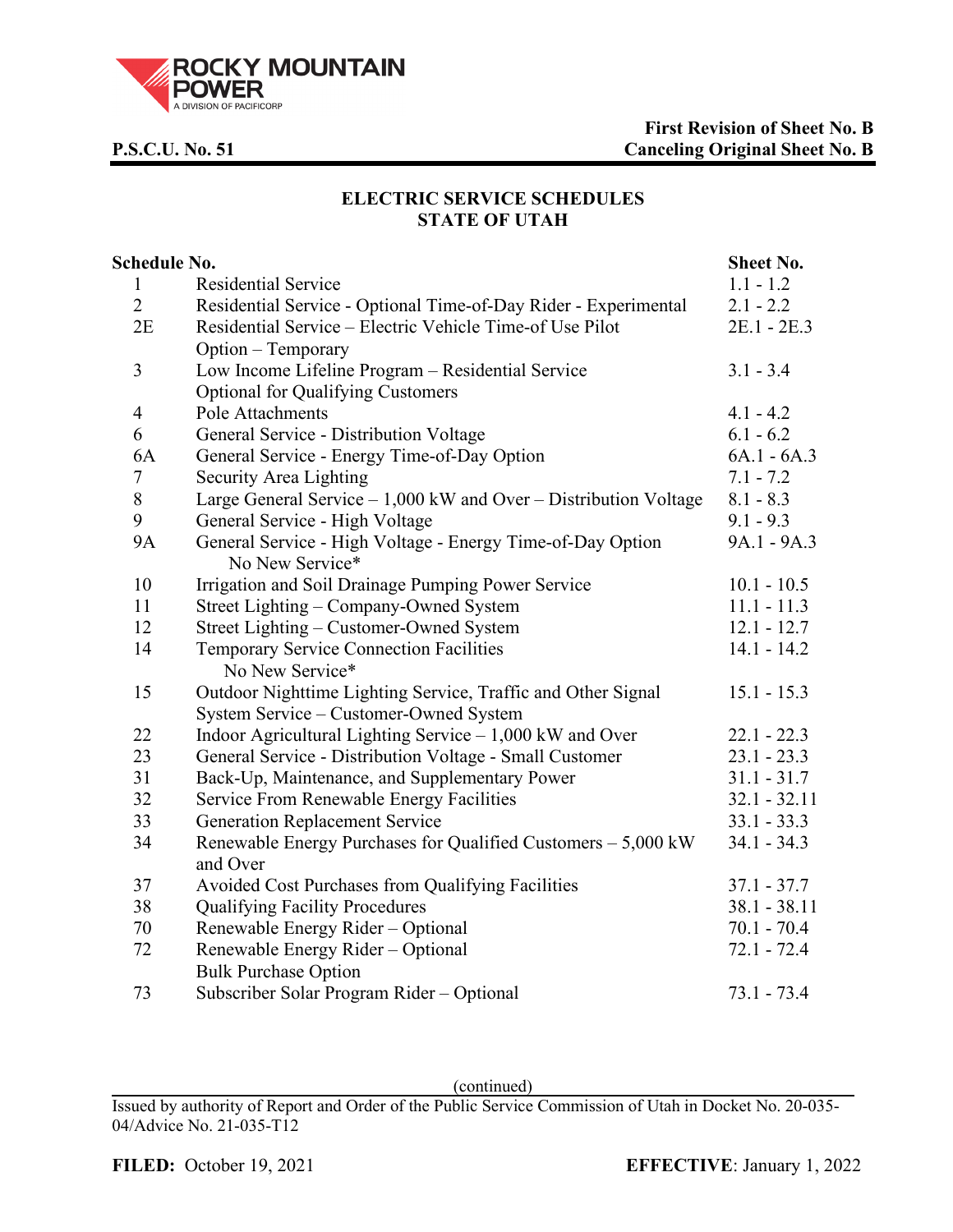

# **ELECTRIC SERVICE SCHEDULES STATE OF UTAH**

| <b>Schedule No.</b>                                                             |                 |  |
|---------------------------------------------------------------------------------|-----------------|--|
| Summary of Effective Rate Adjustments                                           | 80              |  |
| Surcharge To Fund Low Income Residential Lifeline Program                       | 91              |  |
| Energy Balancing Account (EBA)                                                  | $94.1 - 94.11$  |  |
| Wildfire Mitigation Balancing Account                                           | 97              |  |
| <b>REC Revenue Adjustment</b>                                                   | 98              |  |
| <b>Irrigation Load Control Program</b>                                          | $105.1 - 105.2$ |  |
| Solar Incentive Program                                                         | $107.1 - 107.6$ |  |
| Residential Energy Efficiency                                                   | $111.1 - 111.5$ |  |
| Air Conditioner Direct Load Control Program (Cool Keeper Program) 114.1 - 114.2 |                 |  |
| Low Income Weatherization                                                       | 118.1 - 118.6   |  |
| Plug-In Electric Vehicle Incentive Pilot Program                                | $120.1 - 120.3$ |  |
| Plug-In Electric Vehicle Load Research Study Program - Temporary                | $121.1 - 121.2$ |  |
| Net Metering Service*                                                           | $135.1 - 135.6$ |  |
| Transition Program for Customer Generators*                                     | $136.1 - 136.6$ |  |
| Net Billing Service                                                             | $137.1 - 137.5$ |  |
| Non-Residential Energy Efficiency                                               | $140.1 - 140.9$ |  |
| Demand Side Management (DSM) Cost Adjustment                                    | 193.1 - 193.2   |  |
| Demand Side Management (DSM) Credit                                             | 194.1           |  |
| Federal Tax Act Adjustment                                                      | 197.1           |  |
| Electric Vehicle Infrastructure Program (EVIP) Cost Adjustment                  | $198.1 - 198.2$ |  |
| <b>Billing for Other Entities</b>                                               | $299.1 - 299.3$ |  |
| <b>Regulation Charges</b>                                                       | $300.1 - 300.4$ |  |
|                                                                                 |                 |  |

Schedule Numbers not listed are not currently used.

\*These Schedules are not available to new customers or premises.

(continued)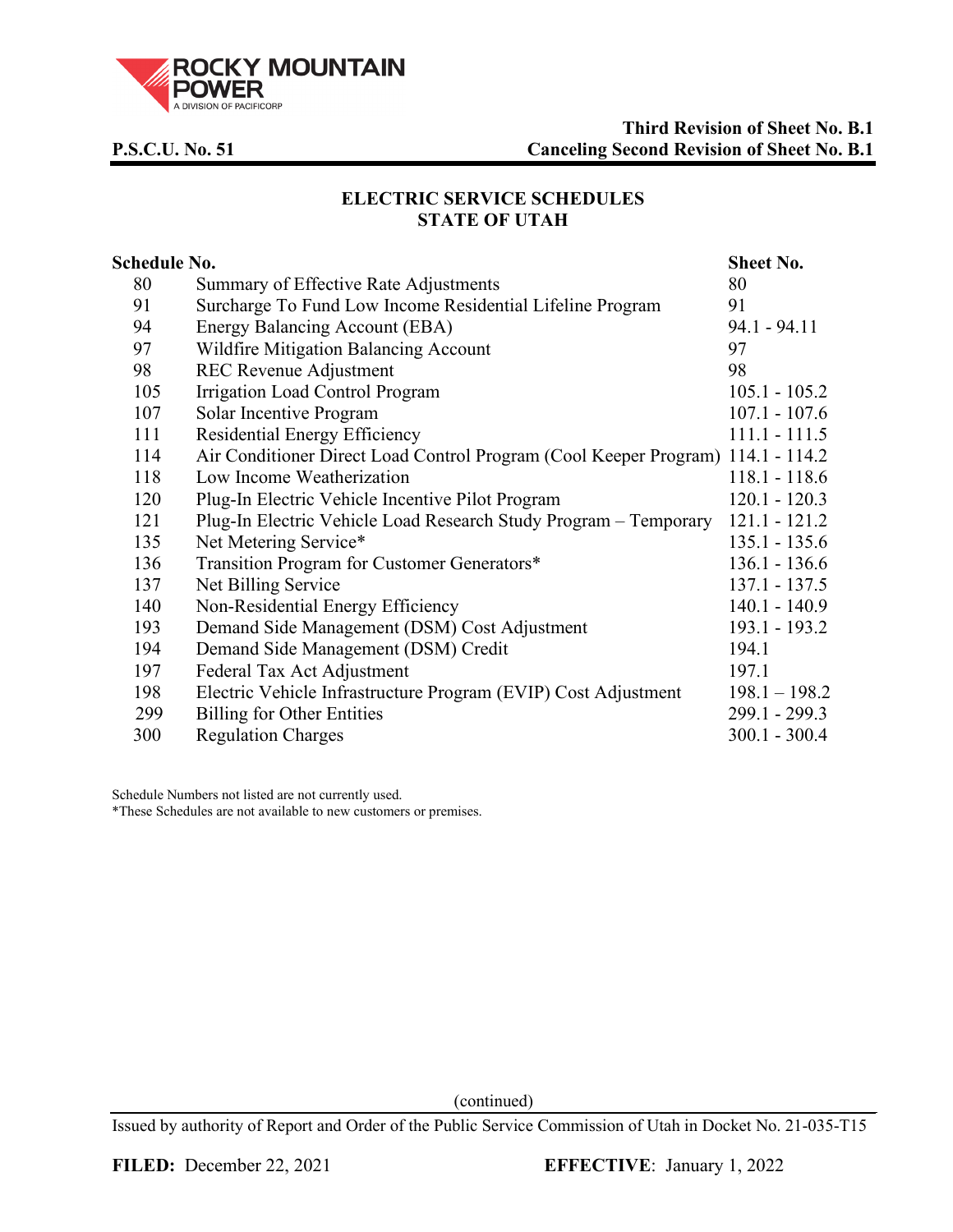**P.S.C.U. No. 51 Original Sheet No. B.2**



# **PRELIMINARY STATEMENT STATE OF UTAH**

## **1. TERRITORY SERVED**

Rocky Mountain Power is an investor owned utility supplying power throughout the entire state of Utah. It serves most urban areas not otherwise served by municipal power companies, and many rural areas throughout the state.

### **2. DESCRIPTION OF SERVICE**

Rocky Mountain Power's transmission line system supplies the Company's distribution substations, large industrial and commercial customers taking service at 46,000 volts or above and wheels power to other utilities. All classes and types of service are served from the distribution system include residential, temporary, small and large commercial and industrial customers, irrigation, and lighting loads. The distribution system is a agglomerate of systems with the typical distribution consisting of 3 phase lines at 12.5 kV phase to phase.

### **3. PROCEDURE TO OBTAIN SERVICE**

Any person can obtain electric service by making application in accordance with the Company's filed Electric Service Regulation No. 3. Applicants establishing satisfactory credit are not required to pay a deposit. Where an extension of the Company's lines is necessary or a substantial investment is required to supply service, the applicant will have to meet with a Company representative in order to determine the conditions for service. These conditions typically require the applicant to contract with the company and pay an advance. Applicants for service must conform to, and comply with, the Company's tariff schedules and regulations.

(continued)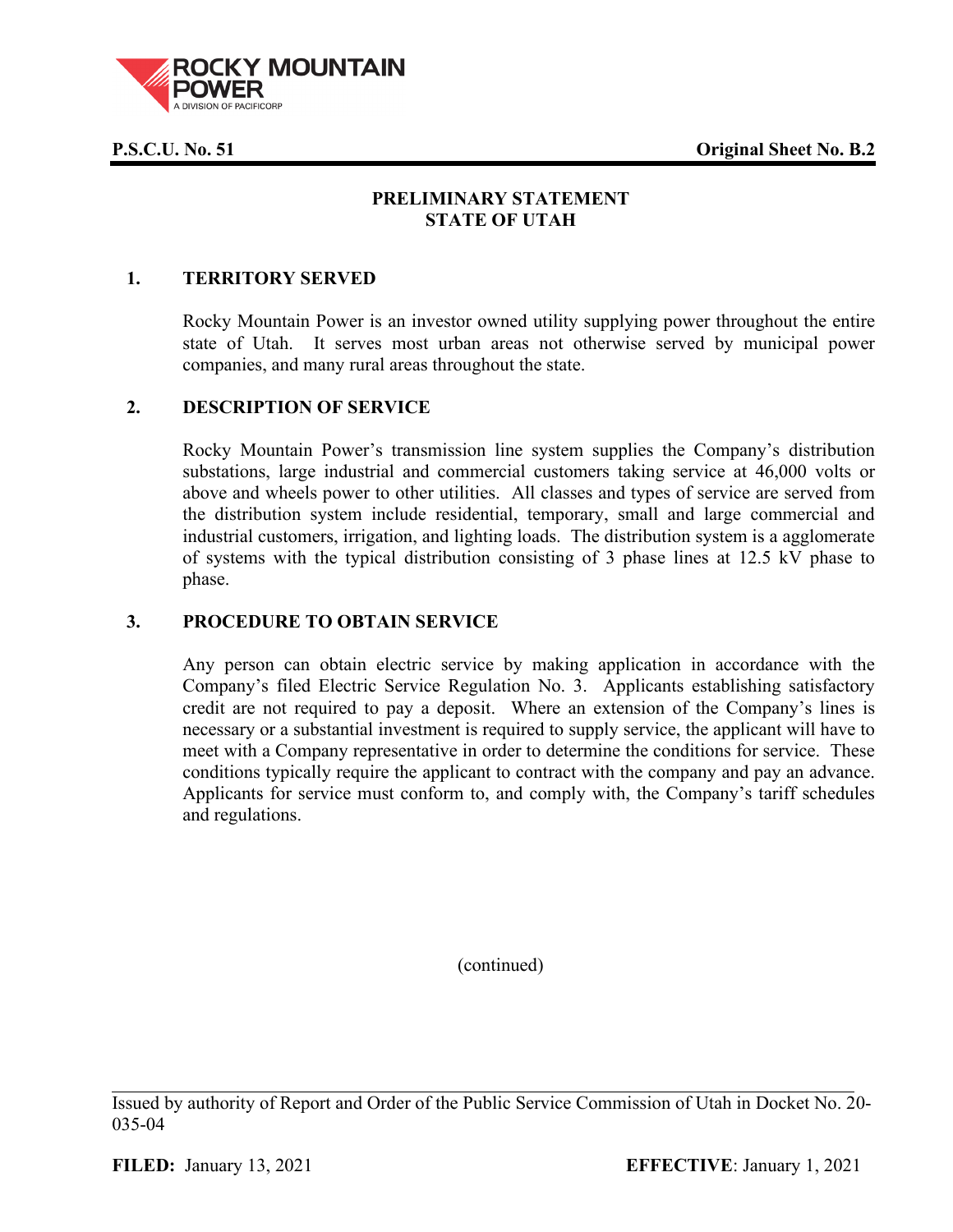

### **4. DEPOSITS**

Where credit is not otherwise established, a deposit will be required in an amount as set forth in Electric Service Regulation No. 9.

## **5. SYMBOLS:**

Whenever tariff sheets are refiled, changes will be identified by the following symbols:

- (C) To signify changed listing, rule or condition which may affect rates or charges.
- (D) To signify discontinued material, including listing, rate, rule or condition.
- (I) To signify increase.
- (L) To signify material relocated from or to another part of tariff schedules with no change in text, rate, rule or condition.
- (N) To signify new material including listing, rate rule or condition.
- (R) To signify reduction.
- (T) To signify change in wording of text but not change in rate, rule or condition.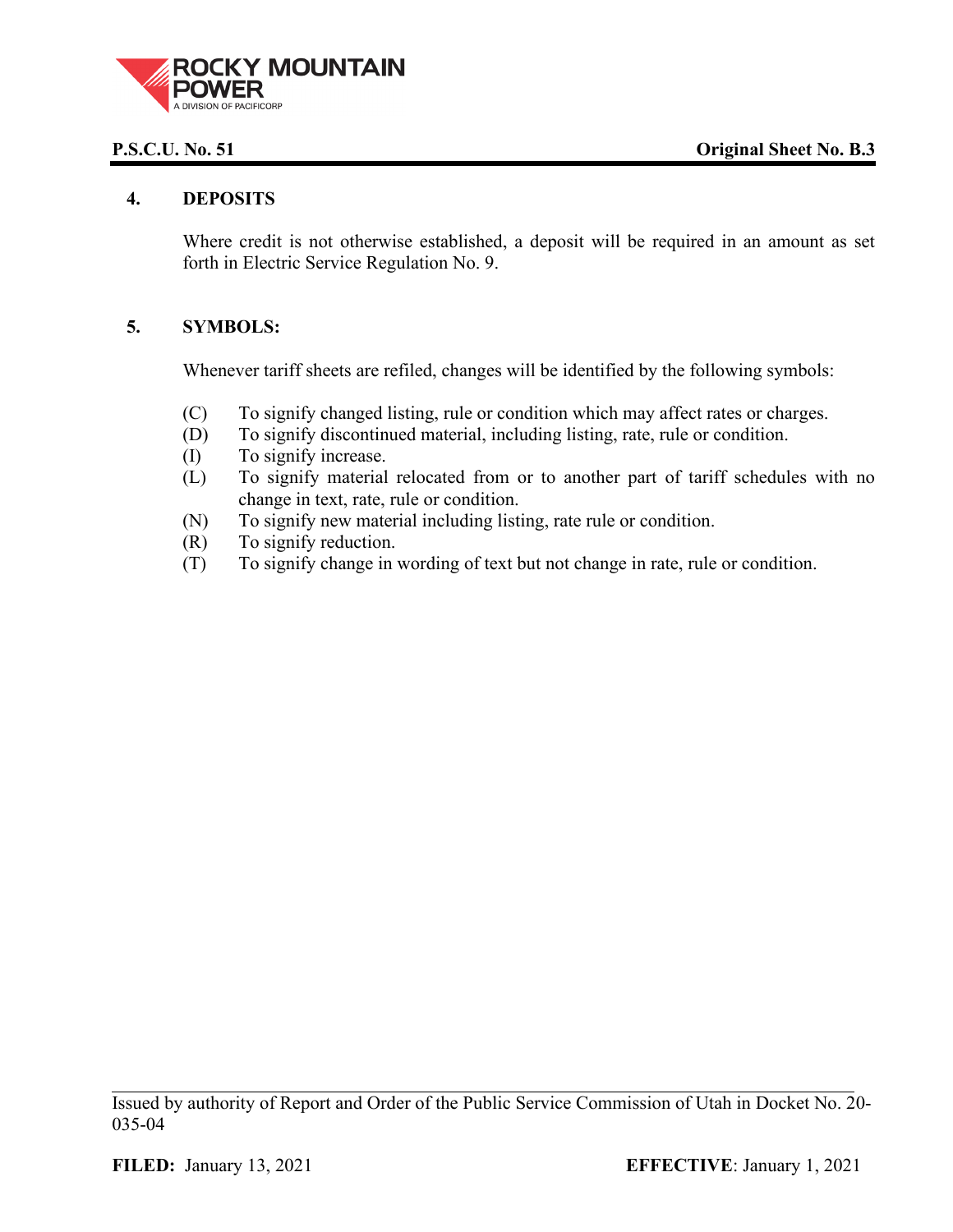

**P.S.C.U. No. 51 Original Sheet No. C**

# **ELECTRIC SERVICE REGULATIONS**

**of**

## **ROCKY MOUNTAIN POWER**

**Salt Lake City, Utah**

**for**

# **ELECTRIC SERVICE**

**in the**

# **STATE OF UTAH**

**Under the**

# **PUBLIC SERVICE COMMISSION OF UTAH**